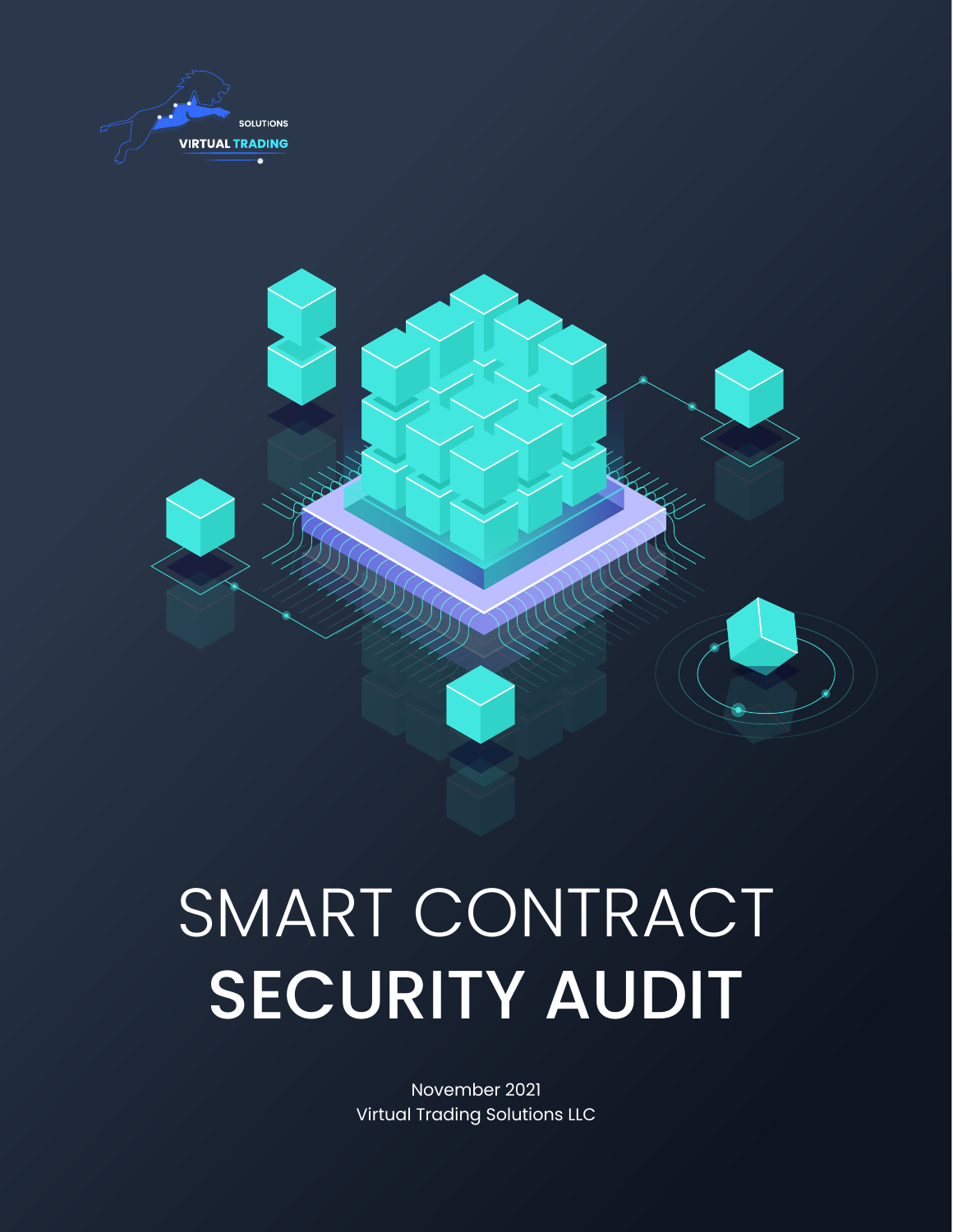### Audit details

Audited project

NIL



Deployer address https://etherscan.io/

address/0xdc86a87747bb29bacbc33c368b4822a658631e9b



Client contacts

Rich Swier (Upwork)

|  | . |  |  |
|--|---|--|--|

#### Blockchain

Ethereum Network

 $\mathscr{F}$ 

#### Project website

https://nilcoins.com/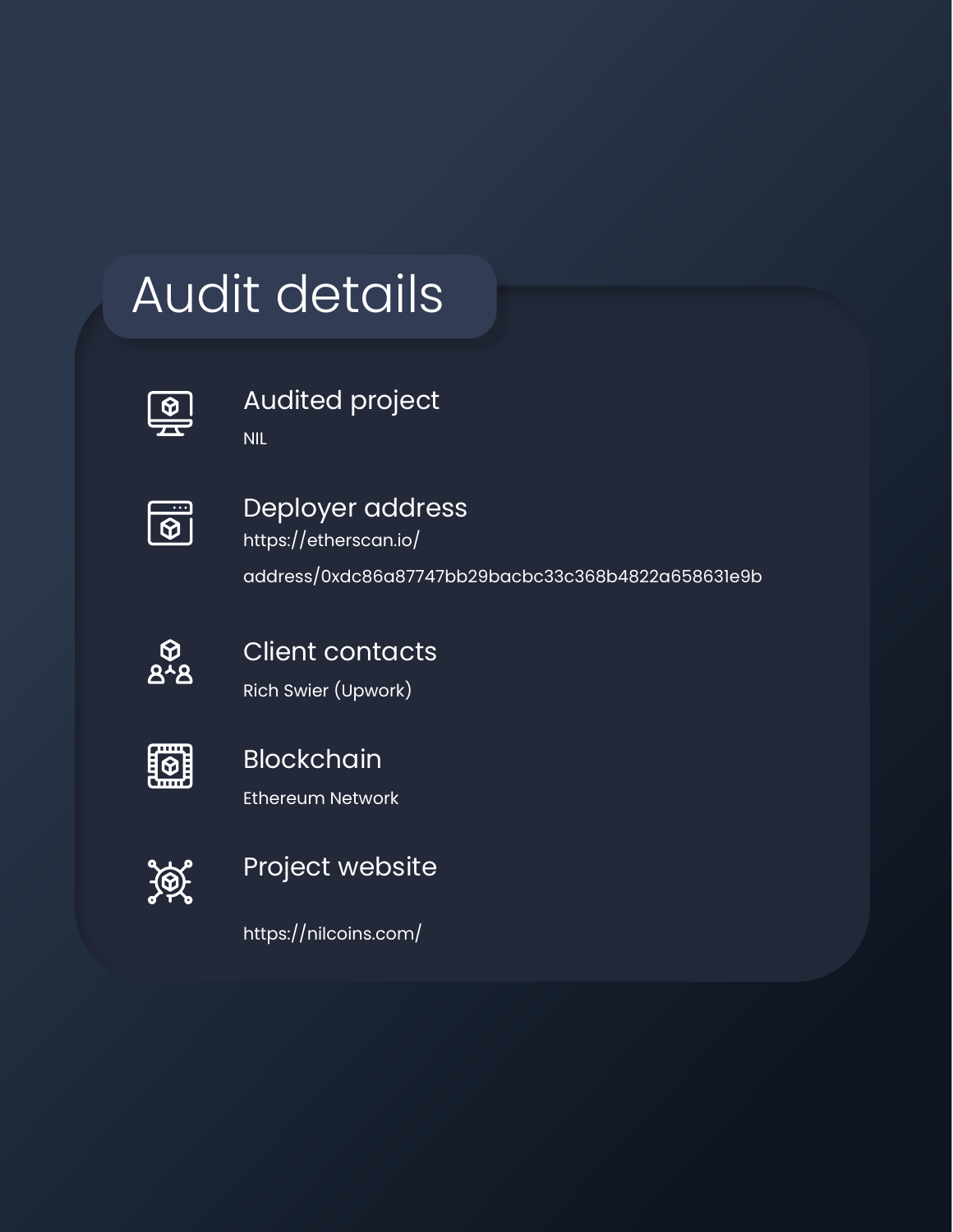#### Disclaimer

This is a limited report on our findings based on our analysis, in accordance with good industry practice as at the date of this report, in relation to cybersecurity vulnerabilities and issues in the framework and algorithms based on smart contracts, the details of which are set out in this report. In order to get a full view of our analysis, it is crucial for you to read the full report. While we have done our best in conducting our analysis and producing this report, it is important to note that you should not rely on this report and cannot claim against us on the basis of what it says or doesn't say, or how we produced it, and it is important for you to conduct your own independent investigations before making any decisions. We go into more detail on this in the below disclaimer below – please make sure to read it in full.

DISCLAIMER: By reading this report or any part of it, you agree to the terms of this disclaimer. If you do not agree to the terms, then please immediately cease reading this report, and delete and destroy any and all copies of this report downloaded and/ or printed by you. This report is provided for information purposes only and on a nonreliance basis, and does not constitute investment advice. No one shall have any right to rely on the report or its contents, and Virtual Trading Solutions LLC (VTS) and its affiliates (including holding companies, shareholders, subsidiaries, employees, directors, officers and other representatives) (VTS) owe no duty of care towards you or any other person, nor does VTS make any warranty or representation to any person on the accuracy or completeness of the report. The report is provided "as is", without any conditions, warranties or other terms of any kind except as set out in this disclaimer, and VTS hereby excludes all representations, warranties, conditions and other terms (including, without limitation, the warranties implied by law of satisfactory quality, fitness for purpose and the use of reasonable care and skill) which, but for this clause, might have effect in relation to the report. Except and only to the extent that it is prohibited by law, VTS hereby excludes all liability and responsibility, and neither you nor any other person shall have any claim against VTS, for any amount or kind of loss or damage that may result to you or any other person (including without limitation, any direct, indirect, special, punitive, consequential or pure economic loss or damages, or any loss of income, profits, goodwill, data, contracts, use of money, or business interruption, and whether in delict, tort (including without limitation negligence), contract, breach of statutory duty, misrepresentation (whether innocent or negligent) or otherwise under any claim of any nature whatsoever in any jurisdiction) in any way arising from or connected with this report and the use, inability to use or the results of use of this report, and any reliance on this report. The analysis of the security is purely based on the smart contracts alone. No applications or operations were reviewed for security. No product code has been reviewed.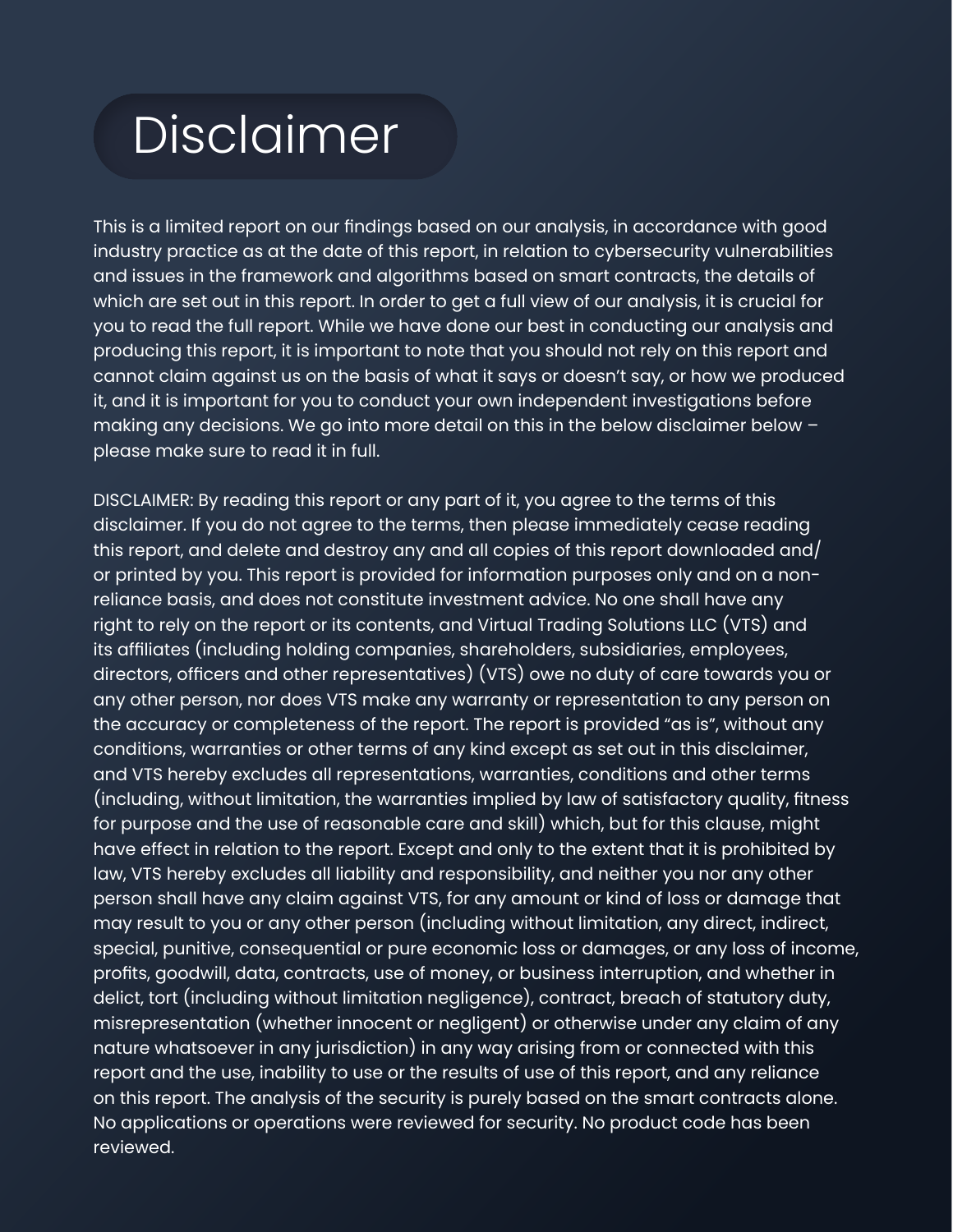## Background

VTS was commissioned by Rich Swier to perform an audit of smart contracts:

[https://testnet.bscscan.com/](https://testnet.bscscan.com/address/0x08E97D91f0F56893d781479baCc198f73bE40F4f#code) [address/0x08E97D91f0F56893d781479baCc198f73bE40F4f#code](https://testnet.bscscan.com/address/0x08E97D91f0F56893d781479baCc198f73bE40F4f#code)

The purpose of the audit was to achieve the following:

- Ensure that the smart contract functions as intended.
- **IDENTIFY CONTROLLET ISSUES** With the smart contract.

The information in this report should be used to understand the risk exposure of the smart contract, and as a guide to improve the security posture of the smart contract by remediating the issues that were identified.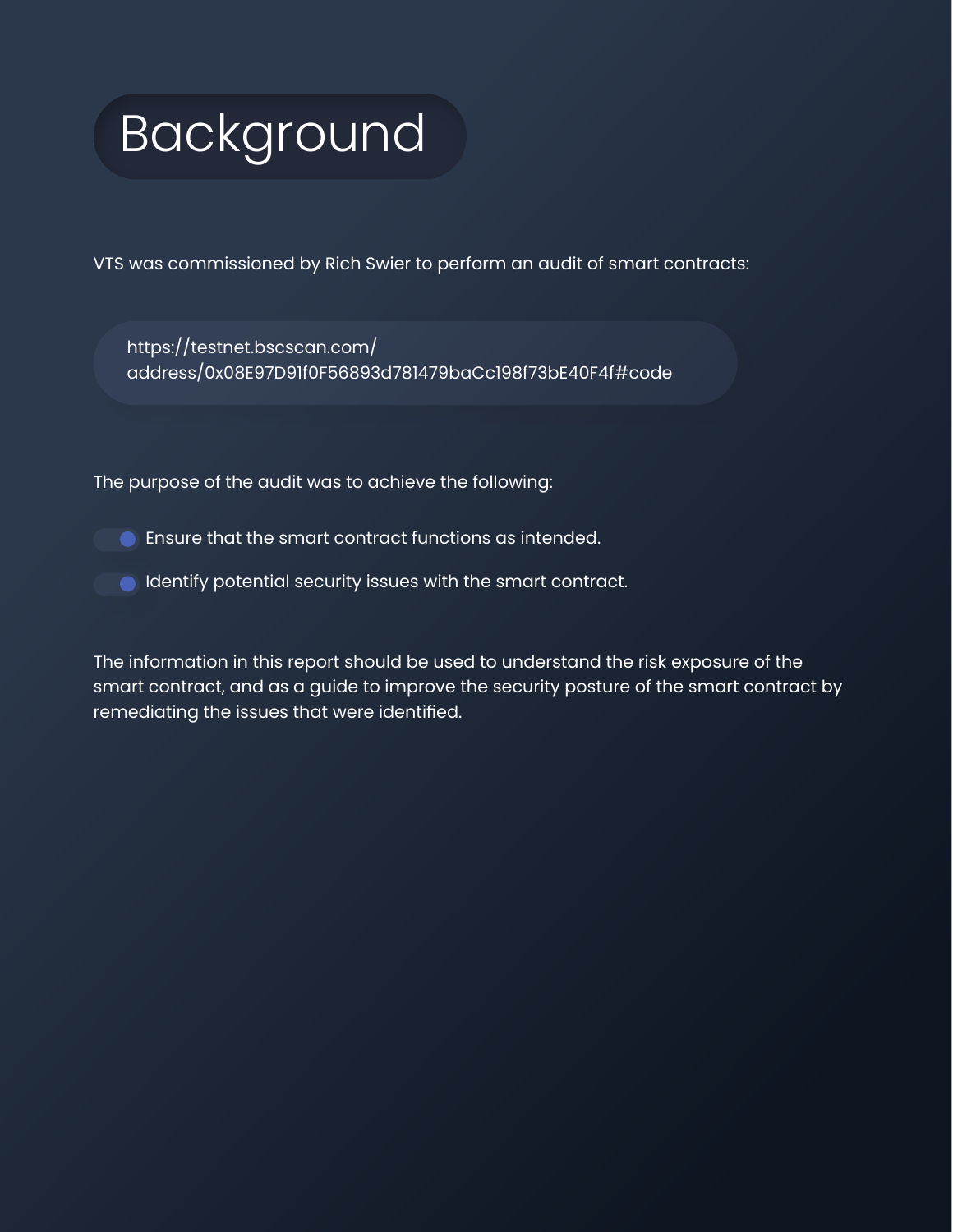#### Contracts details

Token contract details for November 2021.

| <b>Contract Name</b><br><b>NIL</b>       | Top 100 holders dominance<br>0%          |
|------------------------------------------|------------------------------------------|
|                                          |                                          |
| <b>Total Supply</b><br>1,000,000,000,000 | <b>Reflection fee</b><br>5%              |
|                                          |                                          |
| <b>Token Ticker</b><br><b>NIL</b>        | <b>Liquidity fee</b><br>5%               |
|                                          |                                          |
| <b>Decimals</b><br>8                     | <b>Burn fee</b><br>5%                    |
|                                          |                                          |
| <b>Token Holders</b><br>$\mathbf 0$      | <b>Decentralized Pairs</b><br><b>NIL</b> |
|                                          |                                          |
| <b>Transactions count</b>                |                                          |

**0%**

**Contract deployer address 0x51049066d8ce32D647c6e5E5a92E037040a7f7 0D**

**Contract's current owner address 0xDc86a87747bB29BACBc33c368B4822A658631e 9B**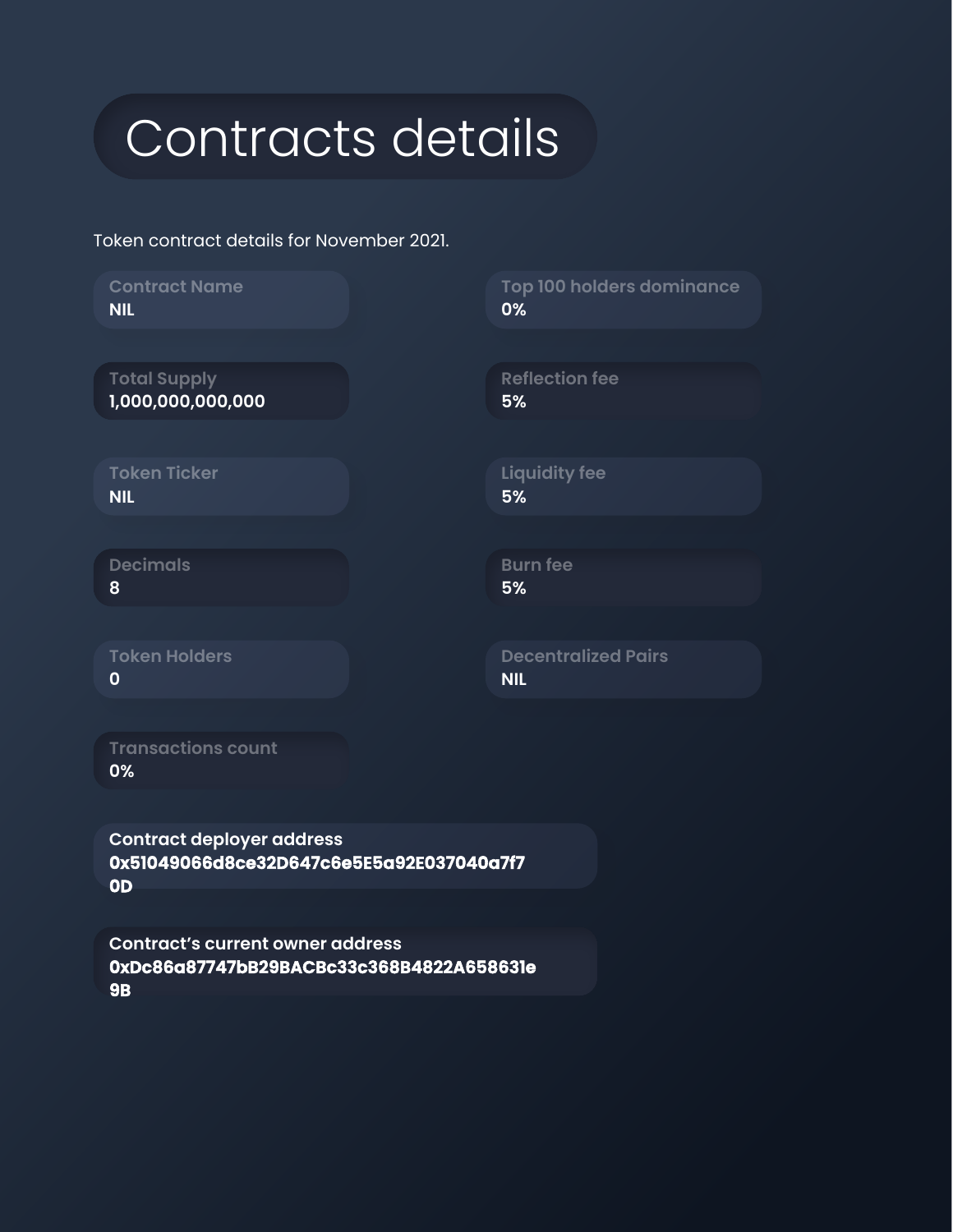## NIL Token Distribution

No Data Provided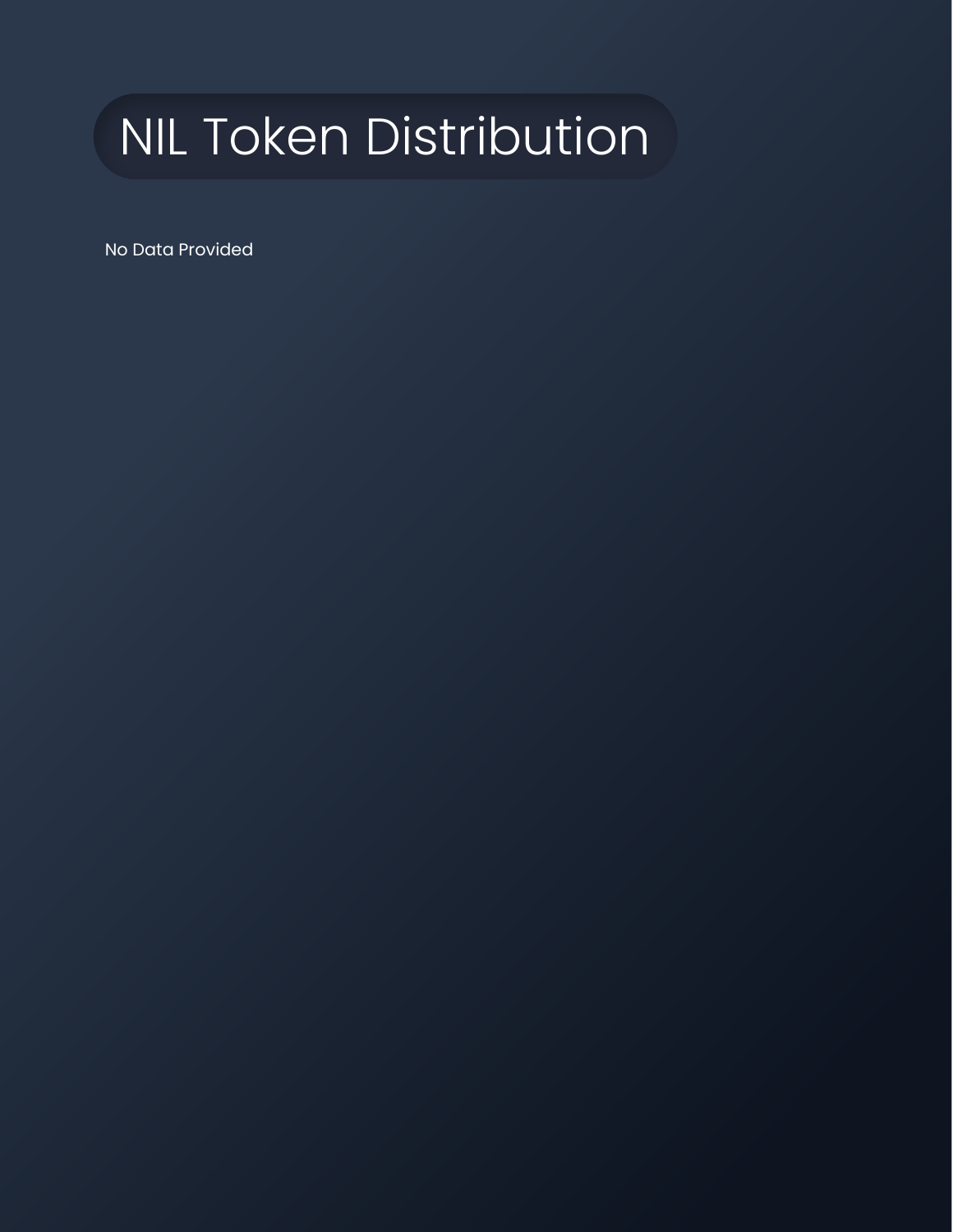#### NIL Contract Interaction Details

No Data Provided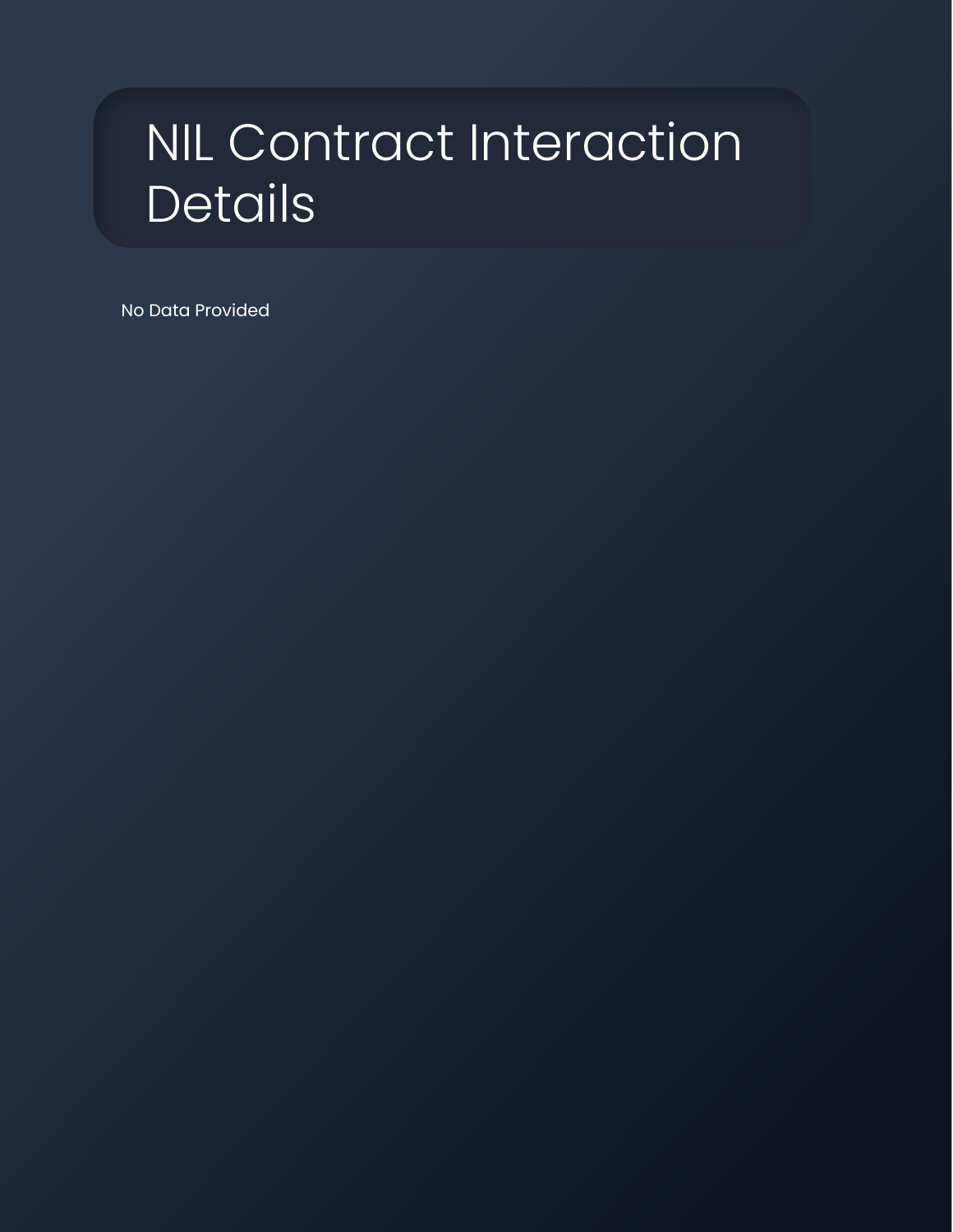## NIL TOP 10 Token Holders

No Data Provided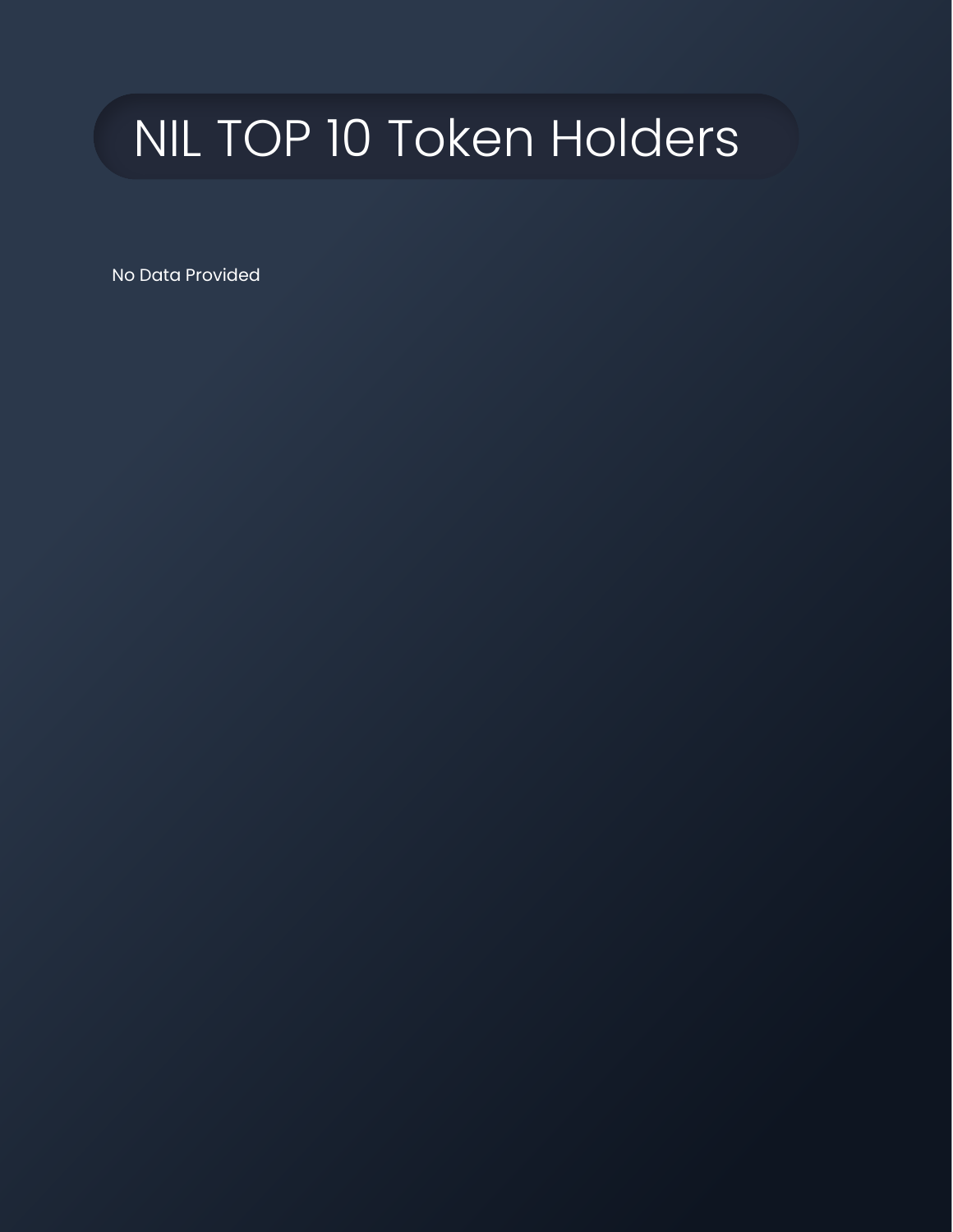| <b>Main Source File</b> |                                 |                       |  |
|-------------------------|---------------------------------|-----------------------|--|
| Nil.Sol                 |                                 |                       |  |
|                         |                                 |                       |  |
|                         | <b>DETECTED VULNERABILITIES</b> |                       |  |
| <b>HIGH</b>             | <b>MEDIUM</b>                   | LOW<br>$\mathfrak{D}$ |  |

LOW - A floating pragma is set.

The current pragma Solidity directive is ""^0.8.9"". It is recommended to specify a fixed compiler version to ensure that the bytecode produced does not vary between builds. This is especially important if you rely on bytecode-level verification of the code.

SWC-103 <https://swcregistry.io/docs/SWC-103>

Source file: nil.sol

Locations:

| 16 | $\star$ /                              |
|----|----------------------------------------|
| 17 |                                        |
| 18 | pragma solidity ^0.8.9;                |
| 19 |                                        |
| 20 | // SPDX-License-Identifiee: Unlicensed |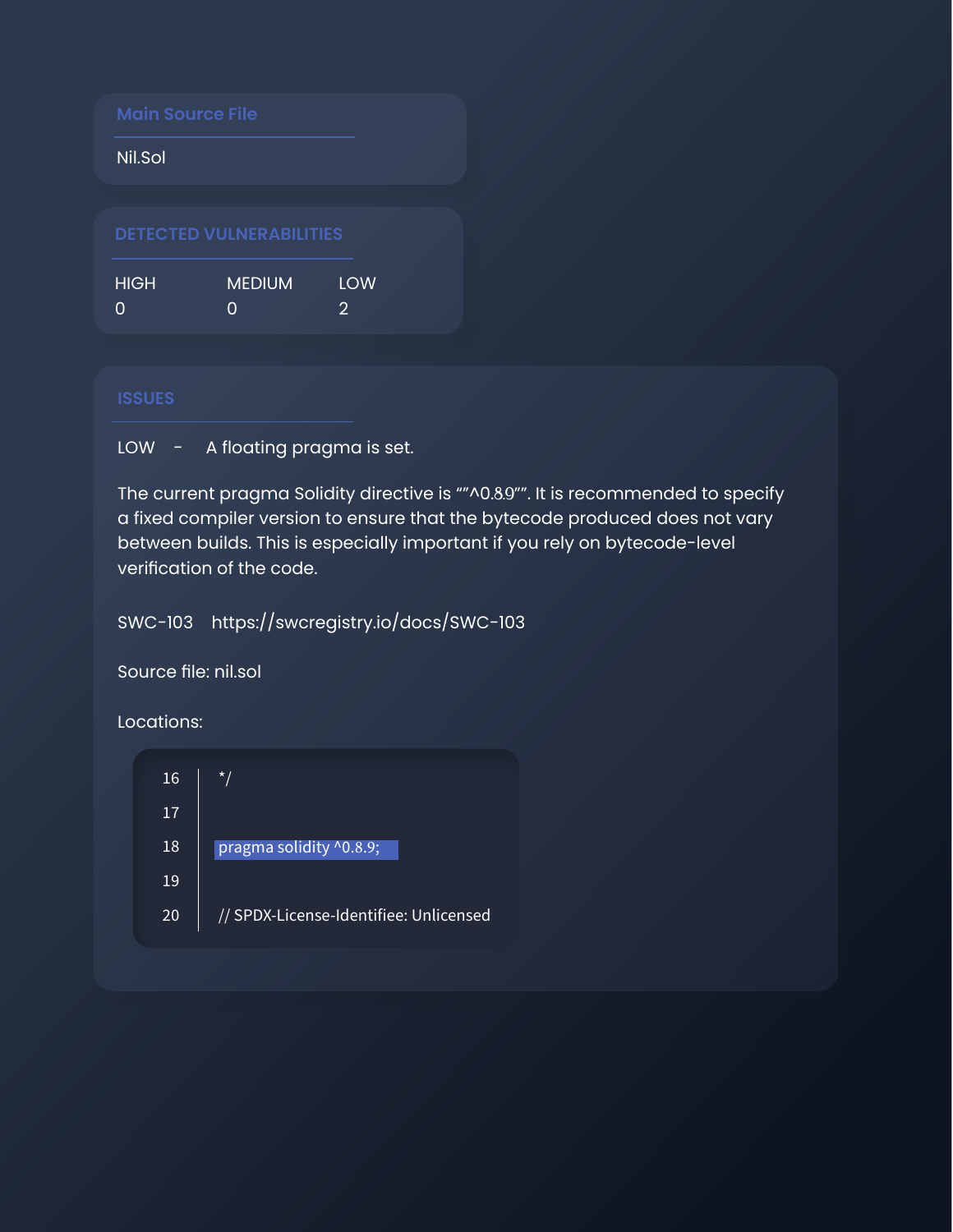LOW - State variable visibility is not set.

It is best practice to set the visibility of state variables explicitly. The default visibility for "botscantrade" is internal. Other possible visibility settings are public and private.

SWC-108 <https://swcregistry.io/docs/SWC-108>

Source file: nil.sol

Locations:

| 922 | $mapping(address \Rightarrow bool)$ public whitelist; |
|-----|-------------------------------------------------------|
| 923 |                                                       |
| 924 | bool botscantrade = $\bar{f}$ alse;                   |
| 925 |                                                       |
| 926 | bool public canTrade = false;                         |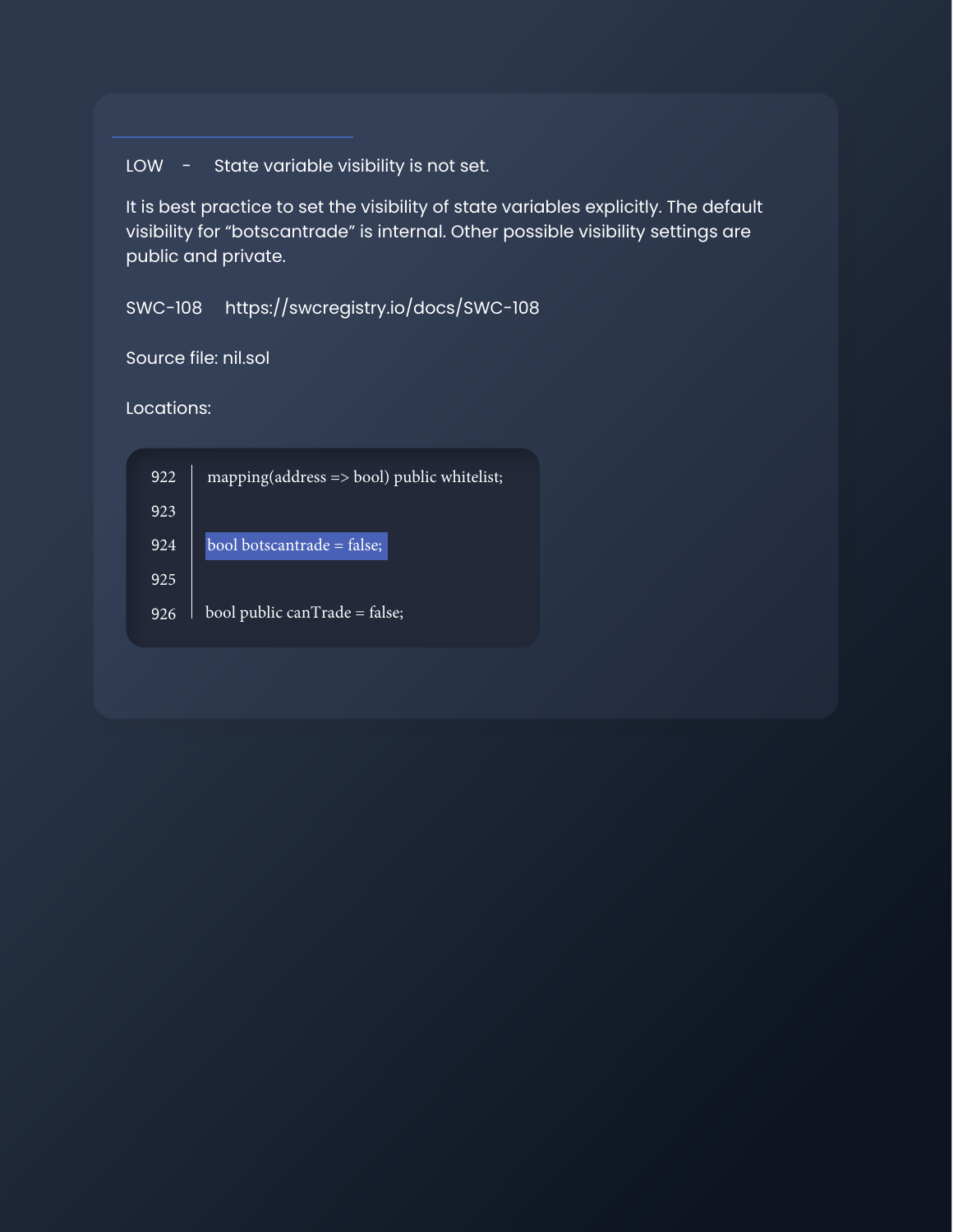LOW - State variable visibility is not set.

It is best practice to set the visibility of state variables explicitly. The default visibility for "inSwapAndLiquify" is internal. Other possible visibility settings are public and private.

SWC-108 <https://swcregistry.io/docs/SWC-108>

Source file: nil.sol

Locations:

| 940 | address public immutable uniswapV2Pair;   |
|-----|-------------------------------------------|
| 941 |                                           |
| 942 | bool inSwapAndLiquify;                    |
| 943 | bool public swapAndLiquifyEnabled = true; |
| 944 |                                           |